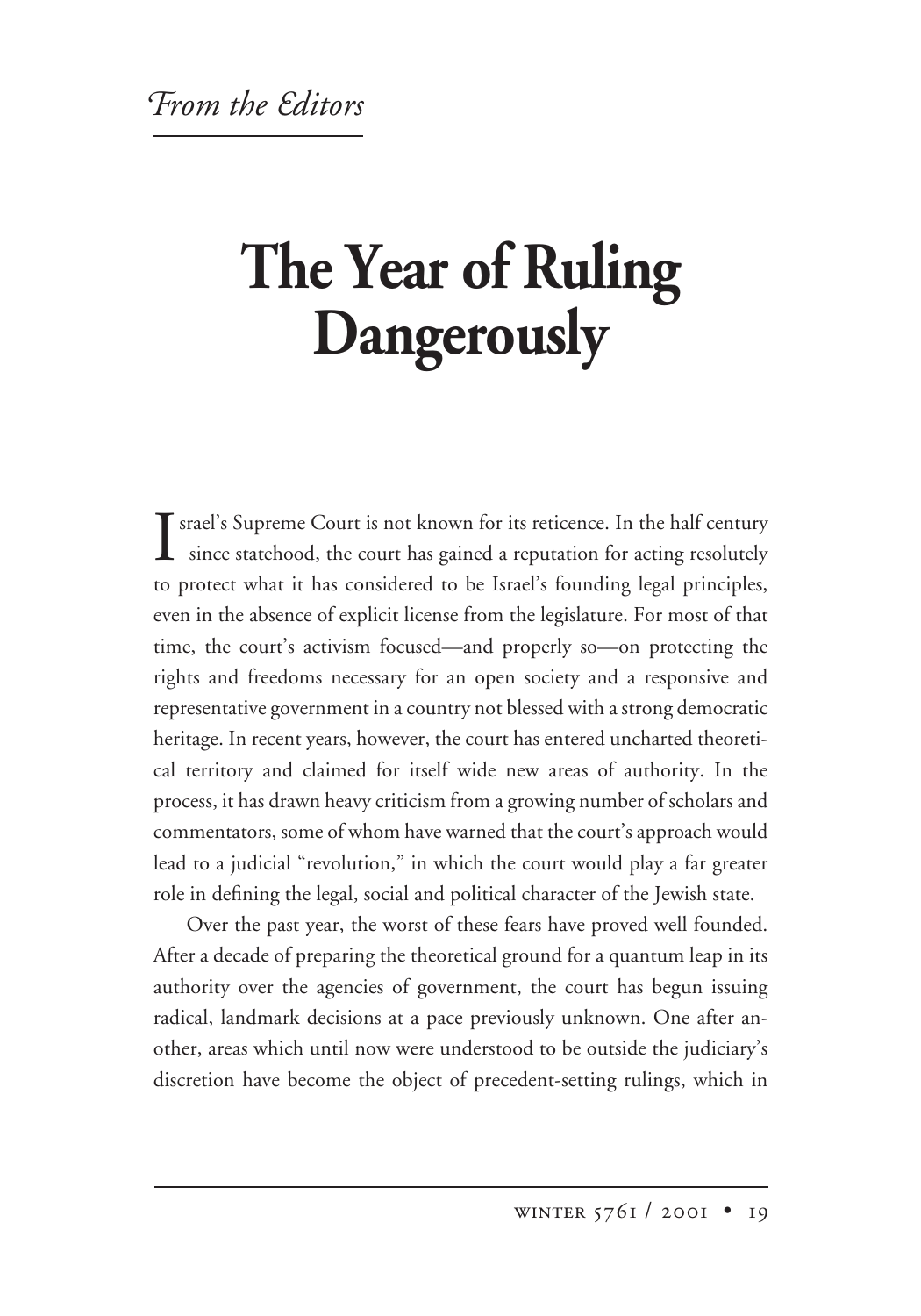many cases overturned practices that were considered integral to Israeli public life since statehood.

To begin with what is perhaps the most striking example, the court has begun challenging long-standing policies in the area of defense. Israel has always been, and continues to be, a small country facing enemy armies as well as active guerrilla and terrorist organizations. As such, it has been an axiom of Israeli government, honored by lawmaker and judge alike, that the military must be allowed significant freedom of operation, so that it may develop responses adequate to the changing nature of its actual and potential enemies.

Now, however, the Supreme Court appears to have abandoned this policy, undertaking a sweeping review of the military's policies and operations. On September 6, 1999, in the case of *Committee against Torture v. Government of Israel*, the court ruled, in an 8-1 decision, that the interrogation methods employed by the General Security Service (GSS), the principal intelligence agency responsible for fighting terrorism, were illegal. GSS interrogations, which included sleep deprivation and other measures aimed at extracting information from terrorists, had been the subject of heated debate which in 1987 resulted in the creation of a national commission, headed by former Supreme Court President Moshe Landau, to reformulate the guidelines for the agency's operations. The Landau Commission determined that in cases in which lives are in clear and immediate danger ("ticking time-bomb" cases), the use of "moderate physical pressure" to extract information would be allowed; a committee of government ministers subsequently authorized this principle. Now, however, the court has concluded that investigations conducted by the GSS are no different from those of the police investigating ordinary crimes, and therefore may not employ methods more severe than those permitted the police. If they do, they violate the terrorists' "dignity and freedom," which are protected by the 1992 Basic Law: Human Dignity and Freedom, and are therefore illegal.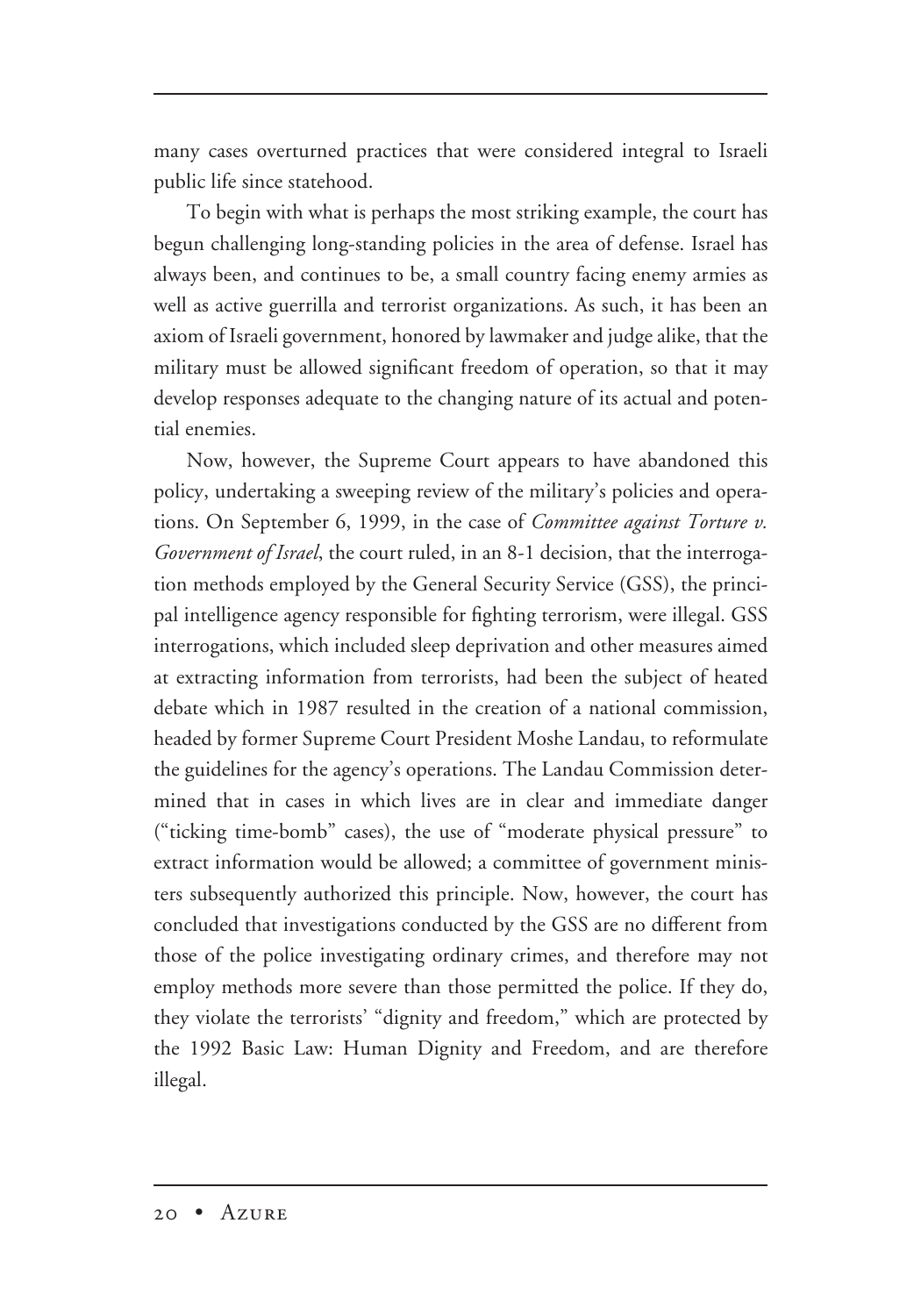Another example of the court's new involvement in military affairs came in April of this year, when a 6-3 majority ruled, in *John Doe v. Minister of Defense*, that eight Lebanese prisoners, held by the IDF as "bargaining chips" to secure the release of Israeli POWs, were being held illegally and must be set free. The background here is important: Decades of fighting guerrilla forces had led the political and military establishments to devise a variety of methods, from commando operations to retaliatory attacks to negotiations and prisoner exchanges, for dealing with the problem of soldiers taken hostage. In the case at hand, the IDF sought to improve its bargaining position in securing the release of Israeli POWs, by refusing to release eight Lebanese prisoners who had been convicted of membership in the Hizballah guerrilla organization and awaited release after completing their prison sentences. President Aharon Barak, writing for the majority, ruled that although nothing in the law books expressly prevented the military from employing such a tactic, doing so nonetheless violated the guerrillas' "dignity and freedom," and therefore could not be permitted unless the prisoners could be shown to be posing an immediate threat. Moreover, the court ruled, the practice contravened the 1979 International Convention on Hostage Taking—an international treaty which Israel has signed, but which the Knesset never ratified or enacted into law—and as such Israeli law should be reinterpreted in a way that "fulfills the rules of international law rather than contradicting it."

Regardless of whether the court's position is correct, one cannot help but think that in the absence of explicit legislation, such questions fall squarely in the realm of political, rather than judicial, decisionmaking. Amnon Dankner, a respected journalist and commentator writing in *Ma'ariv*, assailed Barak's approach as "imperial," adding that the court "has become increasingly suspicious and hostile toward government, which it has come to see as increasingly illegitimate…. The indisputable fact is that it has damaged the government's ability and freedom to wage military and political war against irregular forces."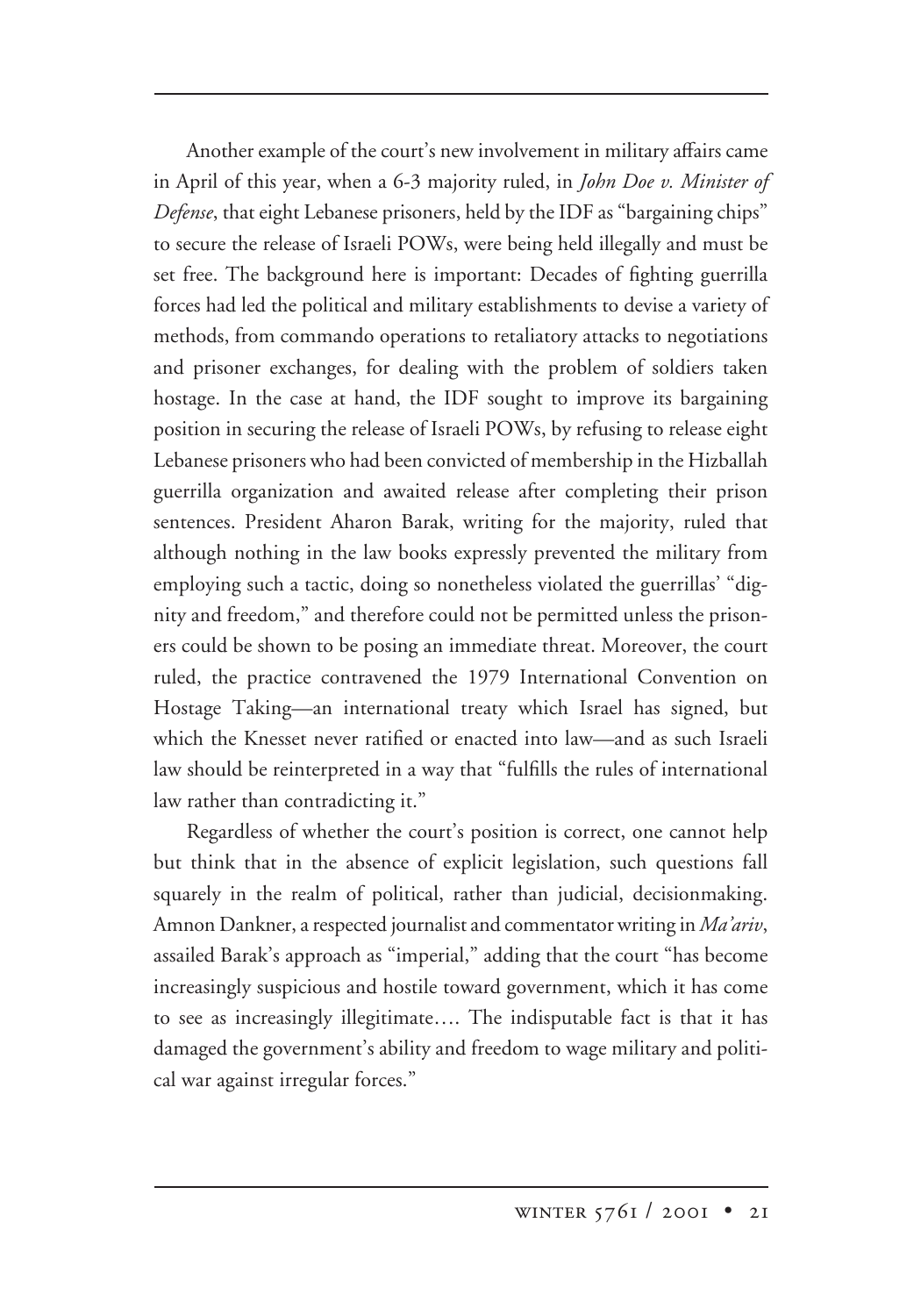The court's new interventionism has not been limited to defense issues, however. The family, too, has become a subject for judicial review. On January 25 of this year, in *Jane Doe v. State of Israel*, a three-justice panel of the court ruled unanimously that all corporal punishment by parents is illegal. Even mild spanking, wrote Justice Dorit Beinisch, "infringes on [the child's] rights as a human being. It damages his body, his feelings, his dignity and his proper development," and is therefore "forbidden today in our society." From here on in, any parent who spanks his child is to be considered a criminal and, in theory at least, subject to imprisonment of up to two years for the crime of assault. (See Evelyn Gordon's essay on this ruling, p. 50.) The decision was met in some camps with incredulity, and in others with rejoicing about the victory of "enlightened" views over the barbarism of child-spankers. What few people mentioned, however, was that another region of previously sacrosanct autonomy, the sensitive question of how parents raise their children, had suddenly become "justiciable."

The court's intervention in family matters extended, as well, to basic questions of how the family unit is to be defined. This past May, the court issued a landmark ruling in the case of *Berner-Kadish v. Minister of the Interior*; in which a lesbian couple, Ruti and Nicole Berner-Kadish, had requested that the Interior Ministry list both of them as the "mother" of Matan, a boy whom one of them (Ruti) had borne and the other (Nicole) had adopted under California law. In a 2-1 decision jointly written by Justices Dalia Dorner and Dorit Beinisch, the Interior Ministry was ordered to list both women as the child's mother, even though Israeli law does not recognize homosexual marriages and stipulates that "adoption may only be carried out by a man and his wife together." Since the Interior Ministry was merely being asked to recognize a legal adoption which took place outside Israel, the court ruled, and since the ministry has no authority to investigate the truthfulness of documentation presented to it—two arguments which were pilloried in Justice Abed Al-Rahman Zu'abi's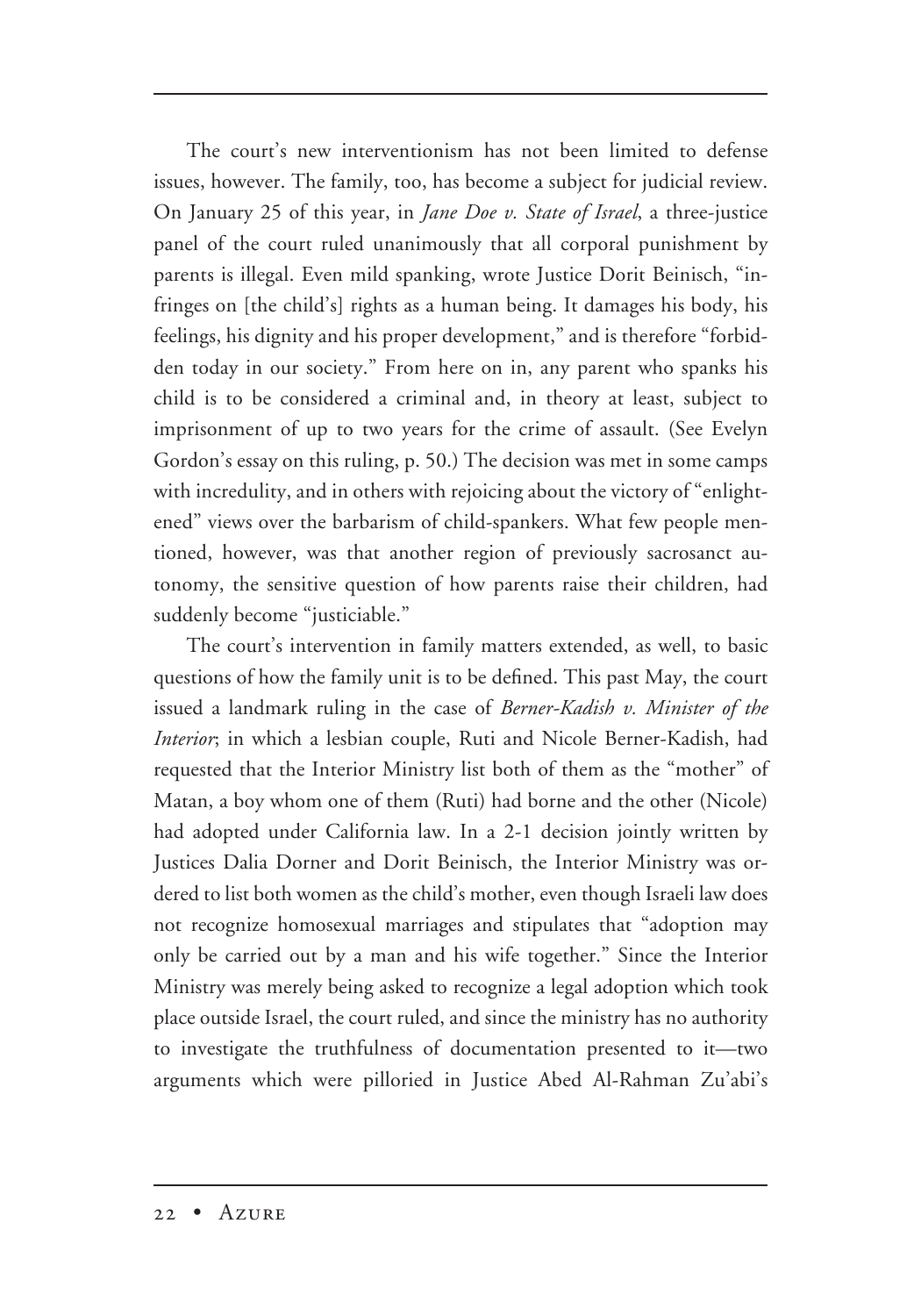dissent—the ministry had no right to contradict the legal documents establishing both women as the child's mother.

The implications of this seemingly technical verdict are far-reaching. From its logic, one can easily infer that *any* family structure legally recognized in any other country must also be recognized by Israel, if such a family should wish to register with Israeli authorities. The effect, of course, is to limit drastically the ability of Israeli society in general, and the Knesset in particular, to decide what constitutes a legal family, since any Israelis seeking official cognizance of "alternative" family structures of any kind have only to attain recognition in a foreign country.

In addition to its forays into defense and family issues, the court has broken new ground in matters of religion and state as well—including the supremely sensitive question of which religious practices may or may not be conducted at the country's most sacred sites. On May 22 of this year, in the case of *Hoffman v. Director-General of the Prime Minister's Office*, the court ruled that a women's prayer group, known as the Women of the Wall, must be allowed to hold prayer services at Jerusalem's Western Wall, including Tora readings and sounding the shofar, while wearing prayer shawls and phylacteries—which is in accordance with their beliefs but in contravention of the practice that has been customary at this site for many centuries, and which has been upheld by Israel's government since the unification of Jerusalem in 1967.

Now, it has been an important judicial tradition in Israel to rule consistently for the preservation of extant practices in the holy places of all faiths, even at the expense of allowing legitimate religious expression on the part of other groups. The reason is simple: Holy places are, by their nature, a tinderbox of sensibilities and passions, which people are often willing to go to extremes to protect. Any attempt by the authorities to alter centuriesold practices in the Jewish, Christian or Muslim shrines risks disrupting the delicate balance which prevails in Israel among competing religious interests, and between those interests and the state. For this reason, most holy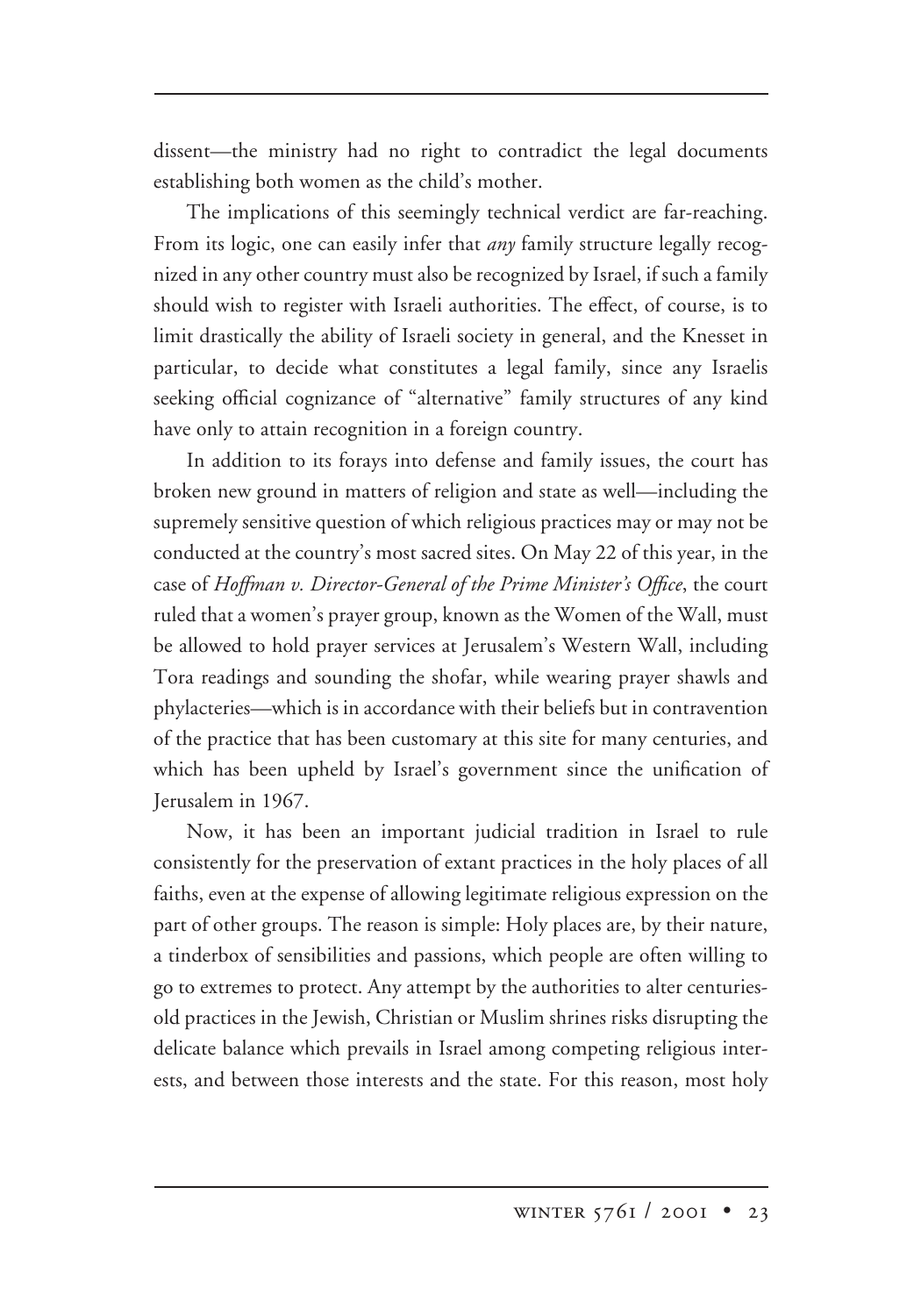places have been governed not by explicit laws, but rather through informal arrangements, which reflect the sensitivity of the matter and discourage the use of force, including legal force, in resolving disputes. Yet here, Justice Eliahu Matza, writing for a unanimous three-justice panel, determined that the principle of equality mandates that the women's prayer group be allowed to pray its own way at the site, regardless of what consequences might follow.

Supporters of the Women of the Wall may well be right when they argue that no branch of Judaism should have a monopoly on access to the religion's holiest site. Yet as a legal precedent, the ruling is potentially catastrophic, signaling a removal of the protection which extant practices in holy places have enjoyed since Ottoman times. Even liberal-minded public figures, such as One Israel MK Uzi Baram, found the precedent reckless. Writing in *Yedi'ot Aharonot*, Baram predicted that it would "increase the lack of faith in the judicial system" and possibly even "complete the delegitimization of the judicial system among the religious community." Liberal commentator Yaron London was similarly incensed: "In an earlier day, and now and again in our own day, subtler changes [in religious norms] than those proposed by the Women of the Wall have created whole new religions and rivers of blood…," he wrote in *Yedi'ot Aharonot*. "There are times when judges dispense justice to the aggrieved without bothering to consider the different scenarios which may play out in reality. When these scenarios do play themselves out, it turns out that justice was but an illusion."

If all the court's recent rulings, however, the most remarkable was issued in March of this year, in the case of *Kedan v. Israel Lands Administration*, known popularly as the *Katzir* decision. This verdict merits a close look, not only because it touches deeply on Israel's historical and national identity, but also because it contains within it an important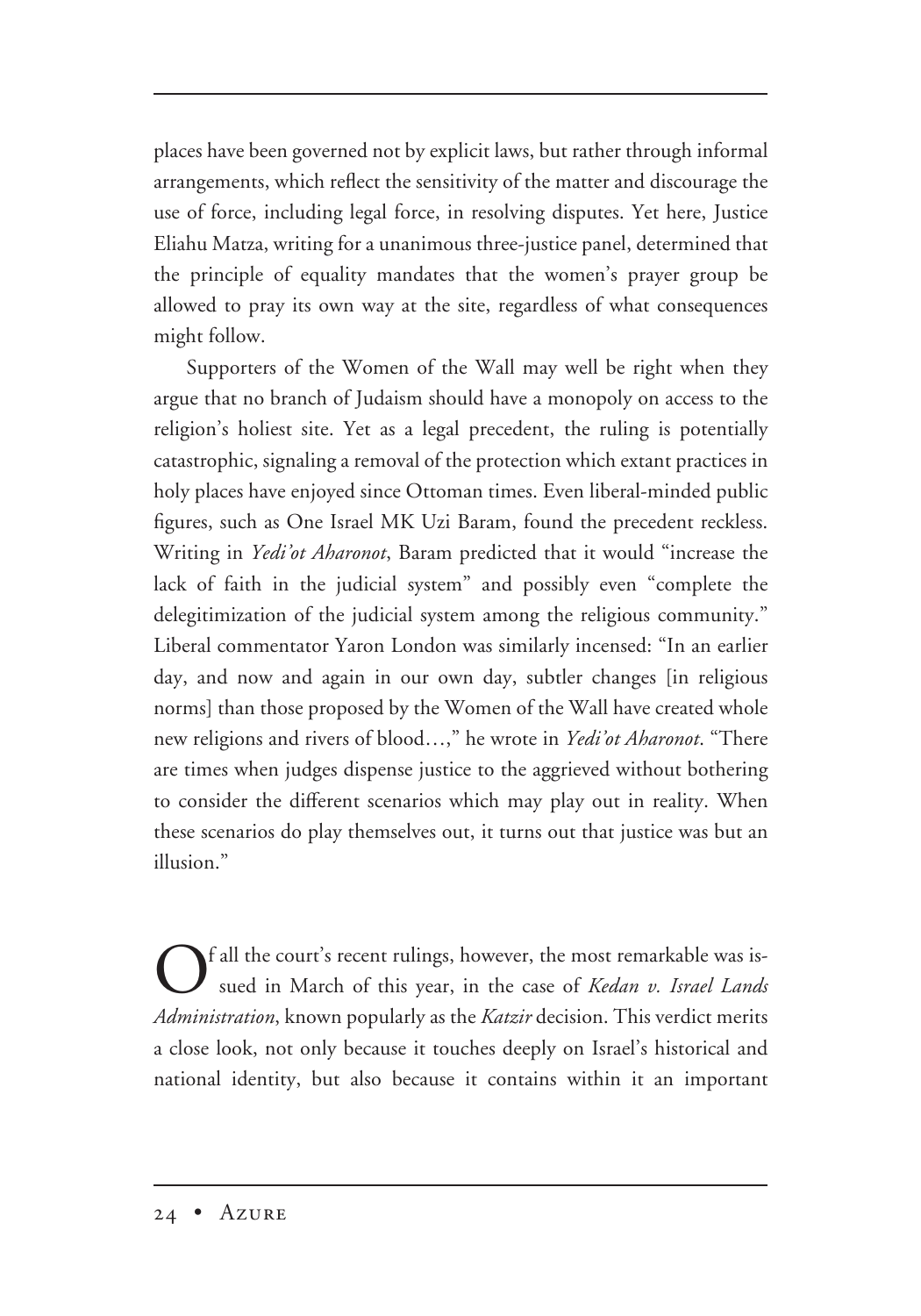example of the Supreme Court's methods, as well as what might be an indication of its ultimate aims.

In this case, an Arab Israeli family petitioned the court to be allowed to move to Katzir, a Jewish community in the southern Galilee region (the "Little Triangle"). Here too, the background is important. The strategy for creating and securing a Jewish state undertaken by every Israeli government since the founding of the state has been predicated on the establishment of Jewish population centers on strategic terrain and in border areas. Until this year, an important focus of this policy of Jewish settlements centered upon the Galilee, large parts of which are predominantly Arab, including areas adjoining southern Lebanon (now under Hizballah influence) and the West Bank (now under PLO influence). The town of Katzir, too, was one of eight Jewish communities planned in the mid-1980s for the purpose of creating a Jewish buffer region separating the large Arab population of the Galilee from that of the West Bank. To this end, the Israel Lands Administration (ILA) allocated areas to the Jewish Agency, which set up the communities.

But now the court, in a 4-1 decision penned by President Aharon Barak, ruled that the Israeli government had acted unlawfully in establishing Katzir as a Jewish border community. After examining the circumstances which led to the town's establishment, the court ruled that the Israel Lands Administration "was not legally allowed to allocate state lands to the Jewish Agency for the purpose of setting up the town of Katzir on the basis of discrimination between Jews and Arabs." By setting up a community for Jews, the state had violated the principle of equality, according to which there could be no differentiation on the basis of nationality or religion, and its actions were therefore illegal.

On the surface at least, the *Katzir* ruling sounds entirely reasonable. After all, who wants to defend the idea that there should be communities in Israel that are closed to Arab citizens, even if only in the early going when the community is not yet established? Such distinctions are not made in "normal" democracies such as the United States, which serves as a reference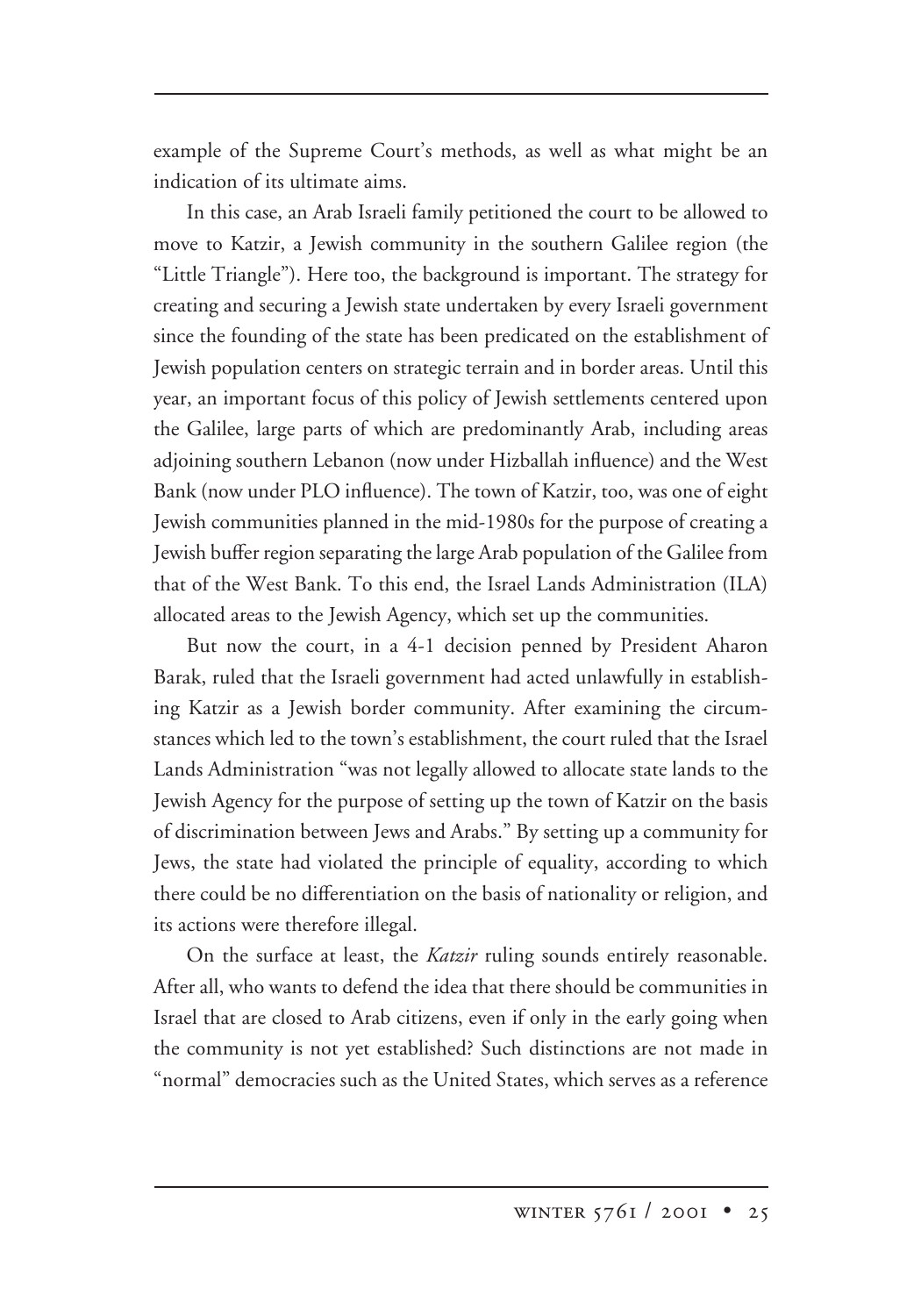point for so much of today's thinking about democratic theory and practice. But Israel is not America. The United States has no hostile neighbors with a long-term interest in making irredentist claims and fomenting violence and even secessionist movements within its territory. Israel does as the recent waves of rioting throughout the Galilee illustrate.

And while the ruling cautiously disclaims any intention to make all or most Jewish settlement in pre-1967 Israel illegal, this is merely windowdressing: The *Katzir* decision offers no principles or formulas which could distinguish future Jewish settlements in heavily Arab regions from Katzir, and therefore render them legal. On the contrary, the plain meaning of the decision is that every such Jewish settlement would, from the outset, have to accept an unlimited non-Jewish population—thereby making the establishment of Jewish population centers in strategically sensitive areas a legal impossibility**.** "The *Katzir* decision," wrote the widely respected journalist Nahum Barnea in *Yedi'ot Aharonot*, "is one of the most important ever undertaken by the Supreme Court. The judges will not admit it, but their decision is the first plank in the constitution of a different, post-Zionist Israel…." Nor was the verdict's meaning lost on Justice Minister Yossi Beilin, who immediately called for the closure of the Jewish Agency, calling it a "tool for discrimination" against Arabs. (*Ha'aretz*, March 14, 2000.)

The implications for Zionism, past and future, are significant enough. Yet the *Katzir* verdict is remarkable also for the legal doctrine on which it is based, whose implications reach far beyond the confines of the case.

In attempting to determine whether Israeli law ever meant to allow for distinguishing between Jews and Arabs on the issue of settlements, Barak draws a distinction between what he calls the "special purposes" and "general purposes" of a given law. The "special purposes," he writes, are those particular aims which that law is trying to achieve. The law's general purposes, on the other hand, are those greater goals which all laws in a democracy have in common, which seek to further the overriding aims of law as a whole, according to the "fundamental principles of the system."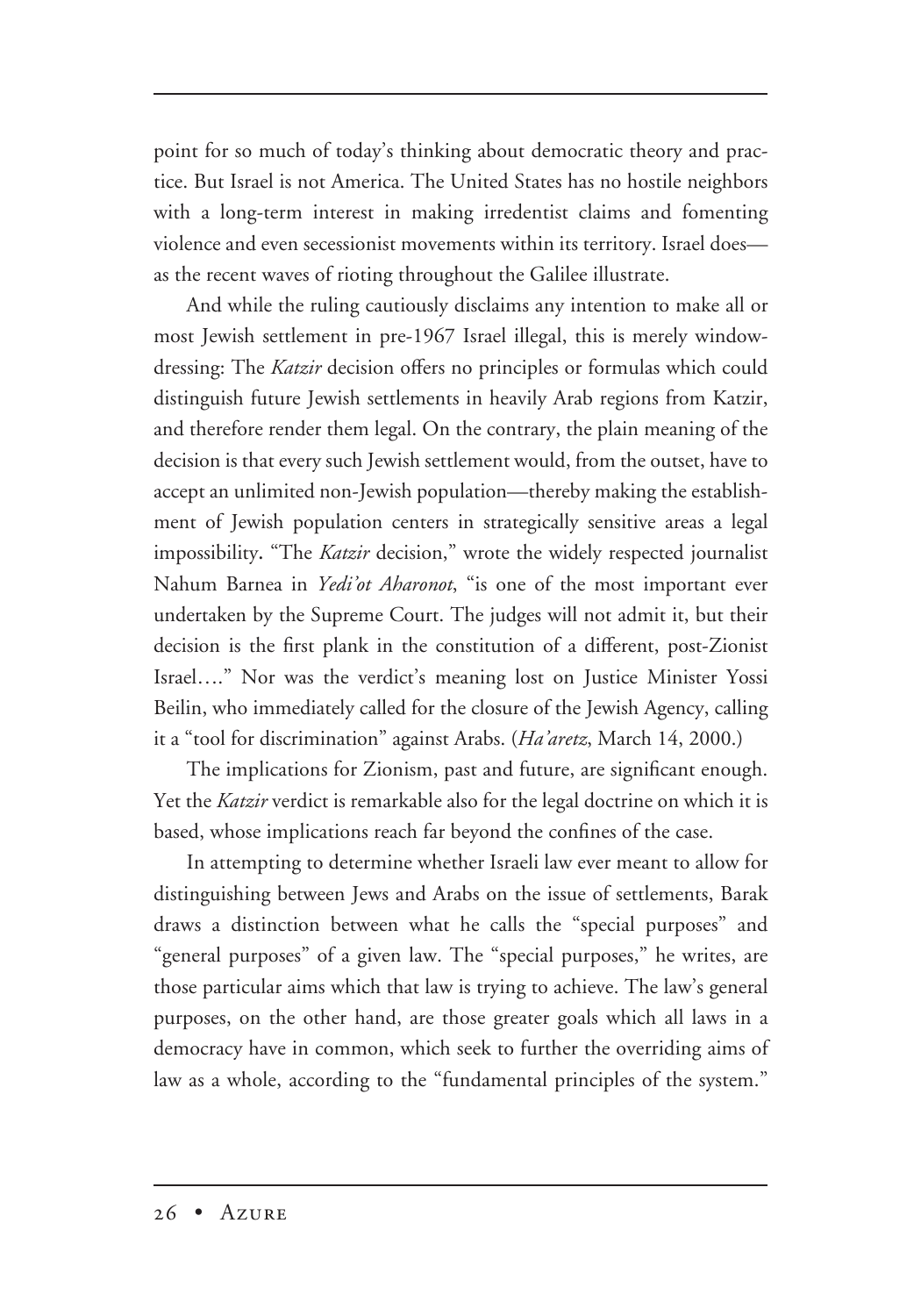These are rarely made explicit in a given law (and therefore, we are to infer, must be articulated by the judges). In the case at hand, the court ruled that the law governing the Israel Lands Administration is unclear as to its special purpose; nowhere does it stipulate that the Administration's aim is to foster *Jewish* settlement in Israel. In a three-page exposition, the court tries in vain to find any such content in the relevant statutes—an effort that seems more than a little disingenuous, since anyone slightly familiar with Zionist history understands that the aims of "immigrant absorption," "population dispersion" and "agricultural settlement," which Barak himself cites from the written laws and agreements covering the ILA, refer precisely to Jewish settlement, which was one of the state's chief domestic policy aims at the time these laws and agreements were adopted.

The law's general purposes, on the other hand, are clear. "The (general) purpose of all law," Barak writes, "is to protect equality among people, without discrimination on the basis of religion or nationality." Laws are never meant to be discriminatory, and, therefore, all laws must be interpreted in light of the fact that law in a democracy strives for equality. Now, Barak does grant that when a law's express purposes are clear, they can sometimes have the "upper hand" against its general ones (although even then the judge is still supposed to "strike a balance" between them). But in a case where the special purpose is unclear and the general purpose clear, Barak writes, the law must come down on the side of the latter. By this logic, Barak concludes that the Israel Lands Administration had no right to appropriate land to the Jewish Agency for the purpose of Jewish settlement—in Katzir or, by implication, elsewhere.

Needless to say, such a doctrine of implicit "general purposes" in the law grants vast powers of reinterpretation to a judge, who may potentially seize upon any ambiguity in a law's intention to impose a thorough rewriting of the values which underlie it. It is true, of course, that the laws in a democratic society are properly read based on certain inherent assumptions about the overall function of the system. But this is quite different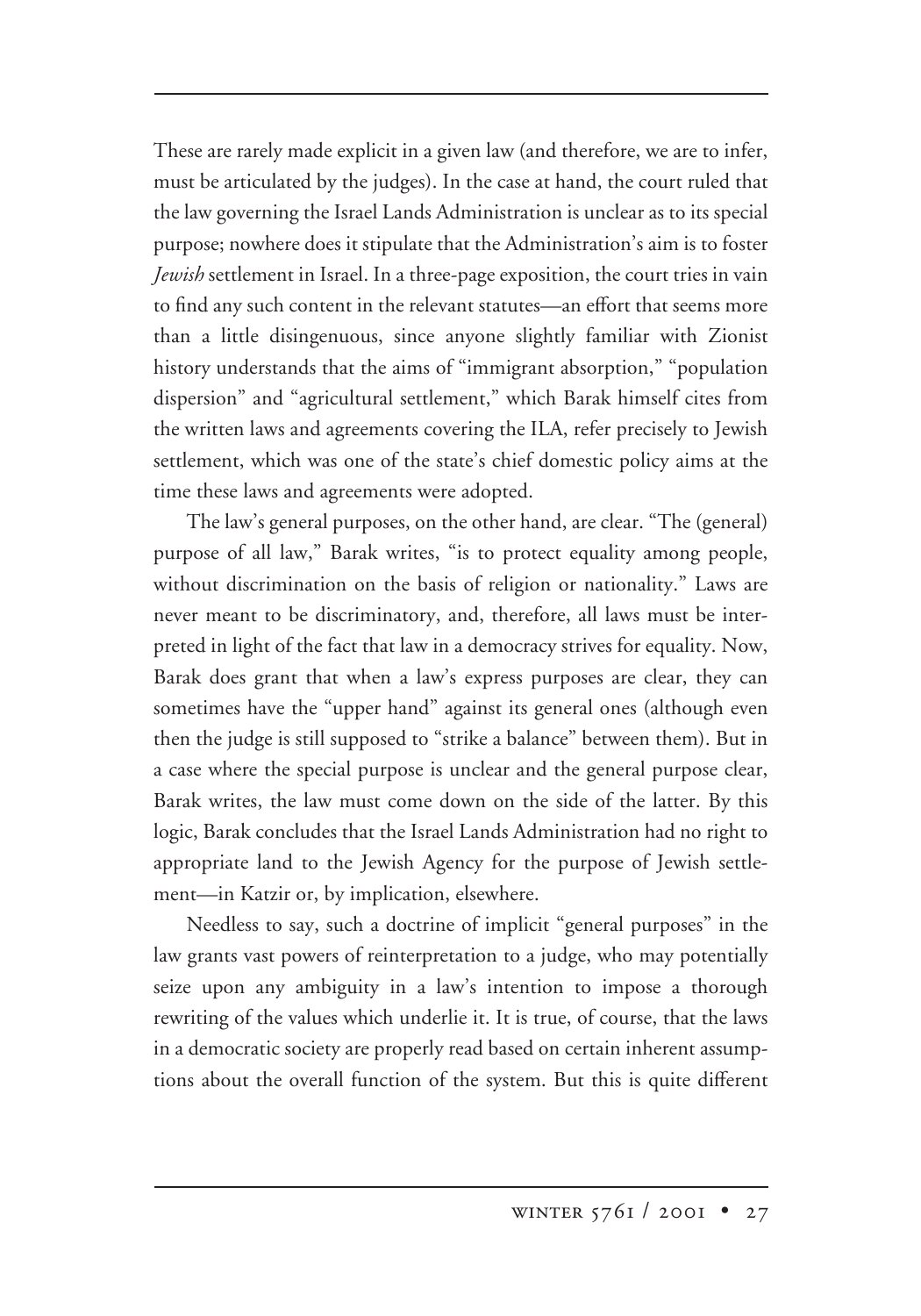from asserting that there exist clear-cut, yet unstated, general purposes which are to be weighed *against* the manifest purposes of particular laws. As can be easily understood from the *Katzir* decision, such a doctrine provides a tempting opportunity for any judge, faced with a governmental practice that is not to his ideological liking, to find ambiguity in the law's special purposes, delineate general ones in line with his conscience, and declare the latter winner by default.

Indeed, just five weeks after the *Katzir* verdict, the court employed similar reasoning in ruling that the eight Lebanese prisoners had to be freed. In that case, the court built its verdict on the fact that Israeli law does not explicitly permit the taking of prisoners for use as bargaining chips—even though it does, explicitly, give the defense minister the right to order the imprisonment of anyone "whose detention is required by the needs of national security or public safety." From this the court concluded that as regards the "specific purpose" of the law, the law had been "unclear" as to the legality of holding prisoners for longer than their sentences in order to recover captured Israeli soldiers. The law's "general purpose," however, is clearly to protect the dignity and freedom of all people, since that is the mandate of democratic lawmaking—and this latter is clearly violated when someone is imprisoned for longer than his sentence dictates. Again, the specific purpose was unclear, and the general purpose clear: Therefore, the latter wins, and the prisoners must be set free. (In that ruling the terminology was changed, as special purposes became "subjective purposes," and general purposes became "objective purposes," but the meaning was essentially the same.)

The idea that the law contains within it aims that extend beyond the specifics of a given statute is not new. What is new, rather, is the employment of such a potent legal construct in the service of what appears to be a thorough recasting of the judiciary's role in Israeli public life, undertaken at the court's own initiative.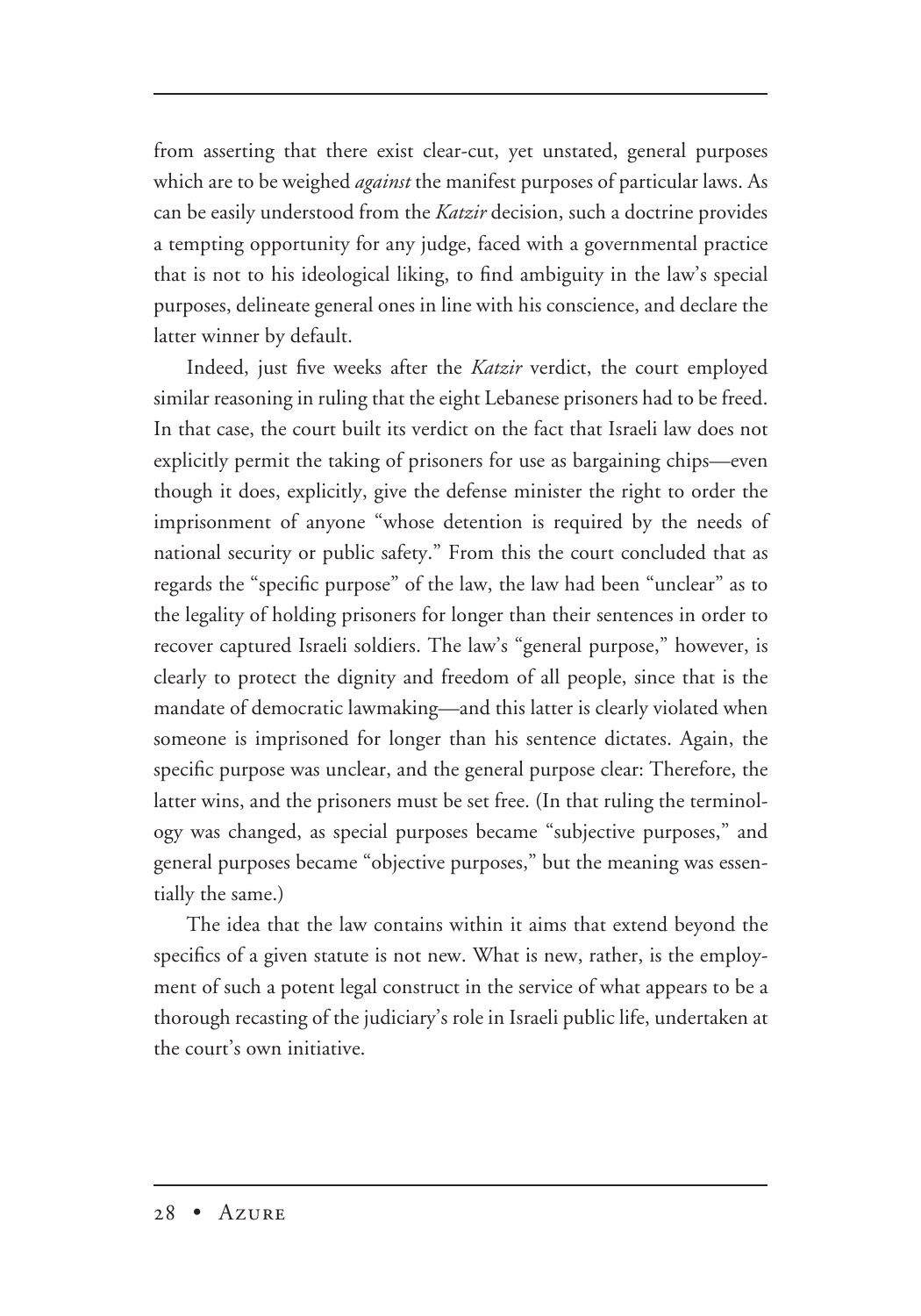$\mathbf{W}$ here is it all going? The court's defenders depict the revolution as a widespread victory for the rule of law in areas crippled until now by lawlessness. There is some truth in this. Many areas of Israeli life suffer from the inequitable or inconsistent application of the law, and the Supreme Court should be lauded for the stand it has taken in this regard. Yet one cannot escape the remarkable ideological consistency which characterizes the court's recent decisions. While the rulings employ a diverse range of seemingly neutral legal reasoning, from the technical to the philosophical, time after time the gavel ends up falling the same way: Against the particular cultural traditions and unique needs of the Jewish state, and in favor of a universalist vision, built upon a conception of unbridled tolerance and equality. Thus, the two defense-related rulings downplay the circumstance of a people under siege contending with a complex enemy, in favor of a view that ensures "dignity and freedom" for all, even one's enemies; the *Jane Doe* and *Berner-Kadish* rulings dismiss as legally irrelevant the most abiding social norms concerning the family unit, in favor of abstract individual liberties most broadly understood; the ruling concerning the Women of the Wall comes down for equality in religious expression, at the expense of long-standing traditions that reflected the realities of a country filled with sensitive religious sites; and the *Katzir* verdict similarly gives priority to individual equality between Jewish and Arab citizens, at the expense of the unique needs of a state whose purpose was to secure one place in the world that would be a homeland for the Jewish people.

So what may otherwise look like a significant but ideologically neutral upswing in court interventionism, as part of an effort to impose the rule of law in those areas of public life where lawlessness presumably prevailed until now, may actually signify a concerted effort to lead the country in a particular direction. That this is the case can be seen also from the fact that the law's "general purposes" invariably turn out to be universalist in nature,